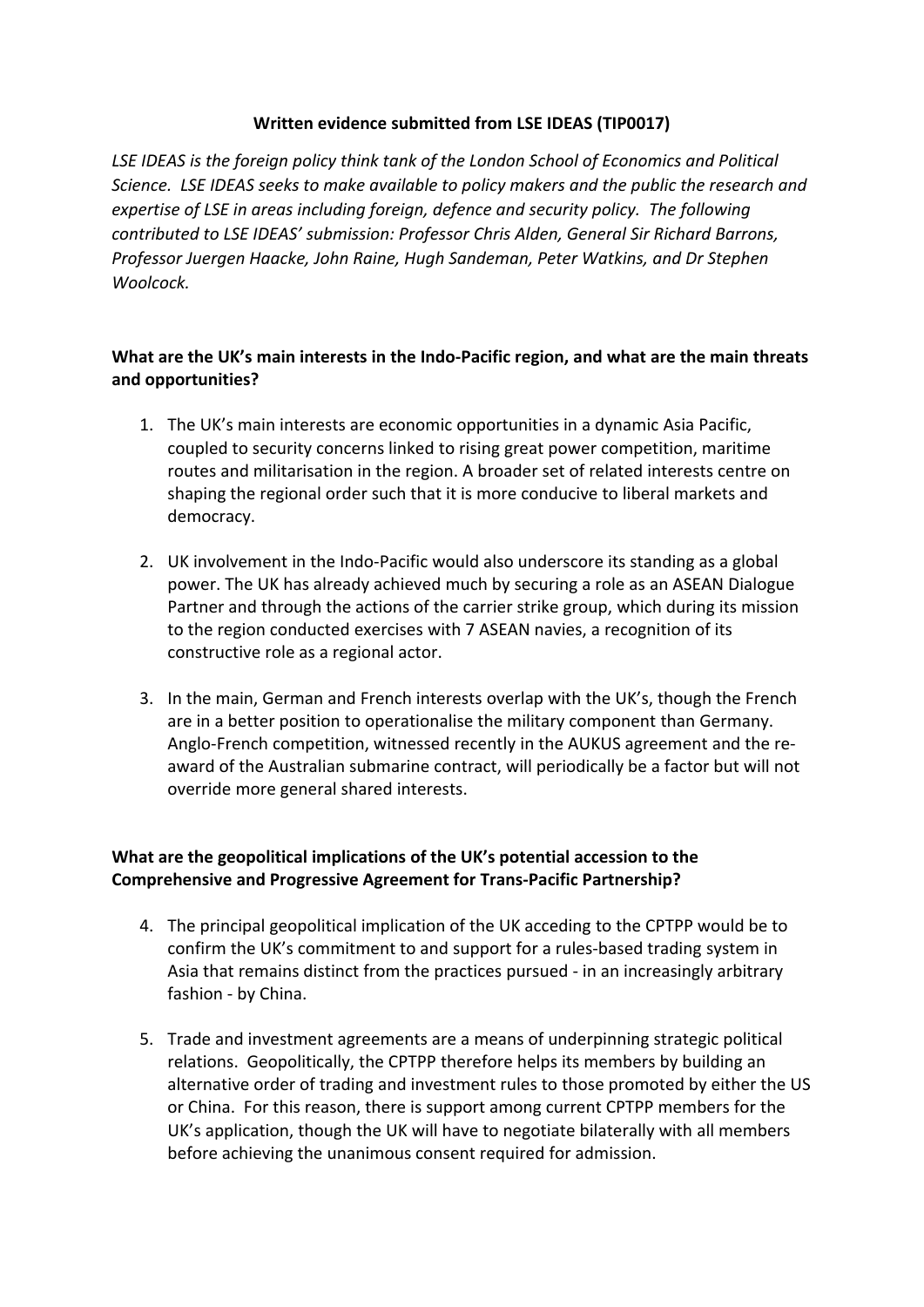6. UK membership of the CPTPP would serve the Government's objective of signalling its intention to play a more global role in the world economy. The UK's impact on shaping rules within CPTPP, however, is likely to be less important than its contributions to shaping plurilateral negotiations such as on e-commerce, in which both the US and China are participating.

# **How can the UK maximise the influence brought by its new status as an ASEAN Dialogue Partner? And what should it use this influence for?**

- 7. Becoming an ASEAN Dialogue Partner (ADP) is a considerable diplomatic achievement but it is only the beginning of what is necessarily a long process of deepening engagement. The UK needs to use its standing as an ADP to join the policy significant ASEAN-led organisations, namely the ASEAN Regional Forum, ASEAN Defence Meeting Plus, and the East Asia Summit.
- 8. Concurrently, it needs to exhibit consistency of commitment, participating in ASEAN fora at an appropriate level, and to demonstrate its standing as an independent global power (since the AUKUS agreement generated some concern as to the UK's position vis-à-vis US). Principles like 'ASEAN centrality' will obviate against unilateral stances on values by the UK, and are potential points of friction, as are the complex ties ASEAN has with China.

# **How should the UK respond to China's growing military assertiveness in the region? How should the UK prepare for responding to potential flashpoints like Taiwan and the Senkaku islands?**

- 9. The UK's response to China's military assertiveness should look beyond the known flashpoints such as Taiwan and the Senkaku Islands, to instability from trends such as climate change and population that potentially could give rise to a confrontation with China.
- 10. Managing China's ambitions over places like Taiwan requires collective security arrangements, involving the US, European powers and like-minded powers in the Indo-Pacific. These collective arrangements will have a military dimension, but to be effective, they will not be solely military, relying instead on a fusion of all levers of power. Full-spectrum collective security arrangements could signal to China a wide range of potential costs of advancing its territorial ambitions through military means.
- 11. Military deterrence of China depends on the continued transformation of military hard power away from the increasingly obsolescent platforms the West has relied on. China has recognised this transition to new forms of warfare, through the creation of carrier-killing ballistic and cruise missiles and investment in space-based surveillance and reconnaissance for very long range target acquisition.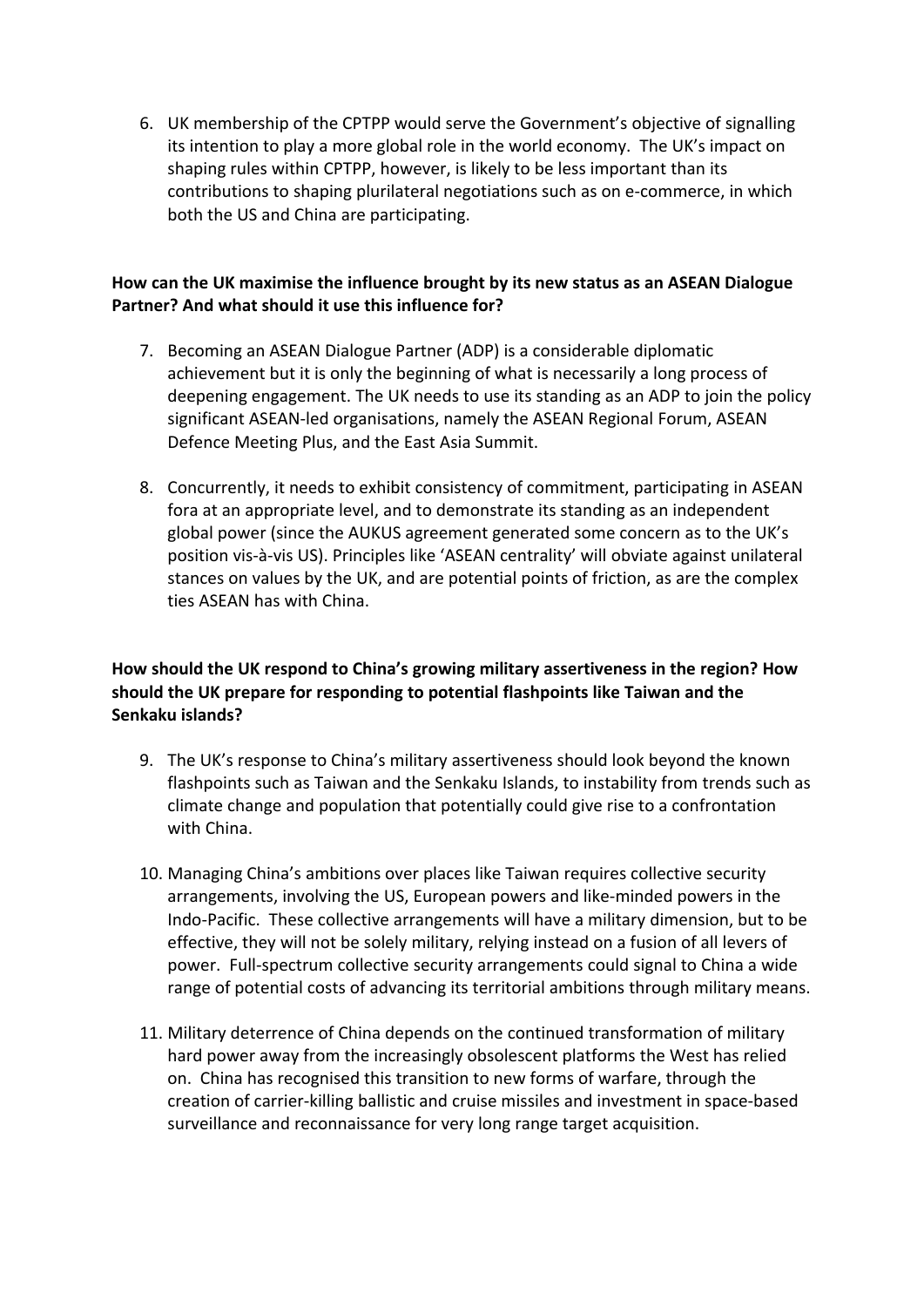- 12. There is still a role for the traditional deployment of naval forces to demonstrate intent and commitment, but any battle fought over Taiwan would be more about precision long-range fires, cyber, social media manipulation and likely autonomous undersea capability than about battles involving manned platforms. Balancing the military equation with China means transforming Western combat power.
- 13. Thinking about a Chinese invasion of disputed territory (in particular, populated territory) needs to extend beyond resisting the initial invasion itself. This has two dimensions: making the occupation costly (ensuring mass civil resistance through planning, training and preparation), and - a task for collective security arrangements - imposing further costs on China elsewhere in the world.
- 14. There needs to be a deterrence framework, and this can credibly be led only by the US. The UK should think about how it could best contribute on a meaningful and sustainable basis to such a framework.
- 15. There is more continuity than change in the UK's "tilt" to the Indo-Pacific, reflecting the narrow space for UK policy towards China. The UK needs a thriving Indo-Pacific and a thriving China economically. And it needs China's cooperation on its stated top international policy priority, addressing climate change. But it cannot ignore increasingly disruptive Chinese behaviour. Brexit has made this dilemma more acute for the UK, but France and Germany are in a similar position. So the British "tilt" to the Indo-Pacific in the Integrated Review was less pronounced than expected, and the Euro-Atlantic remains the region of primary security interest for the UK.
- 16. China is not yet a military threat to the international order in the Indo-Pacific in the same way as Russia in the Euro-Atlantic, despite the expansion of China's armed forces. An attack on Taiwan would change that. In the meantime, there is a deepening pattern of coercive and/or disruptive Chinese behaviour in the Indo-Pacific region and beyond – intimidation (using military or 'Coastguard' assets) of regional states, cyber-attacks, and other 'sub-threshold' coercion, modulated up or down at short notice. Against that background, periodic aircraft carrier deployments – British or French – do not contribute materially to regional security.
- 17. The Western country with the most equities at stake in the Indo-Pacific will remain the US. The US appears likely to move towards a more explicit deterrence posture towards China and provide most of the forces required. The UK should start by considering how it can best contribute to this posture, taking into account the views of the US and key regional partners such as Japan and Australia. The same applies to France and Germany, although they will be less comfortable than the UK in explicitly following a US lead.
- 18. While the UK is a big player militarily in the Euro-Atlantic region, it is much less so in the Indo-Pacific – in terms of simple quantity or mass, its armed forces are smaller than Japan's. To make a sustainable contribution, the UK might better help alleviate the pressures on the US by carrying more of the burden in Europe and the Gulf, facilitating the redeployment of US forces to the Indo-Pacific.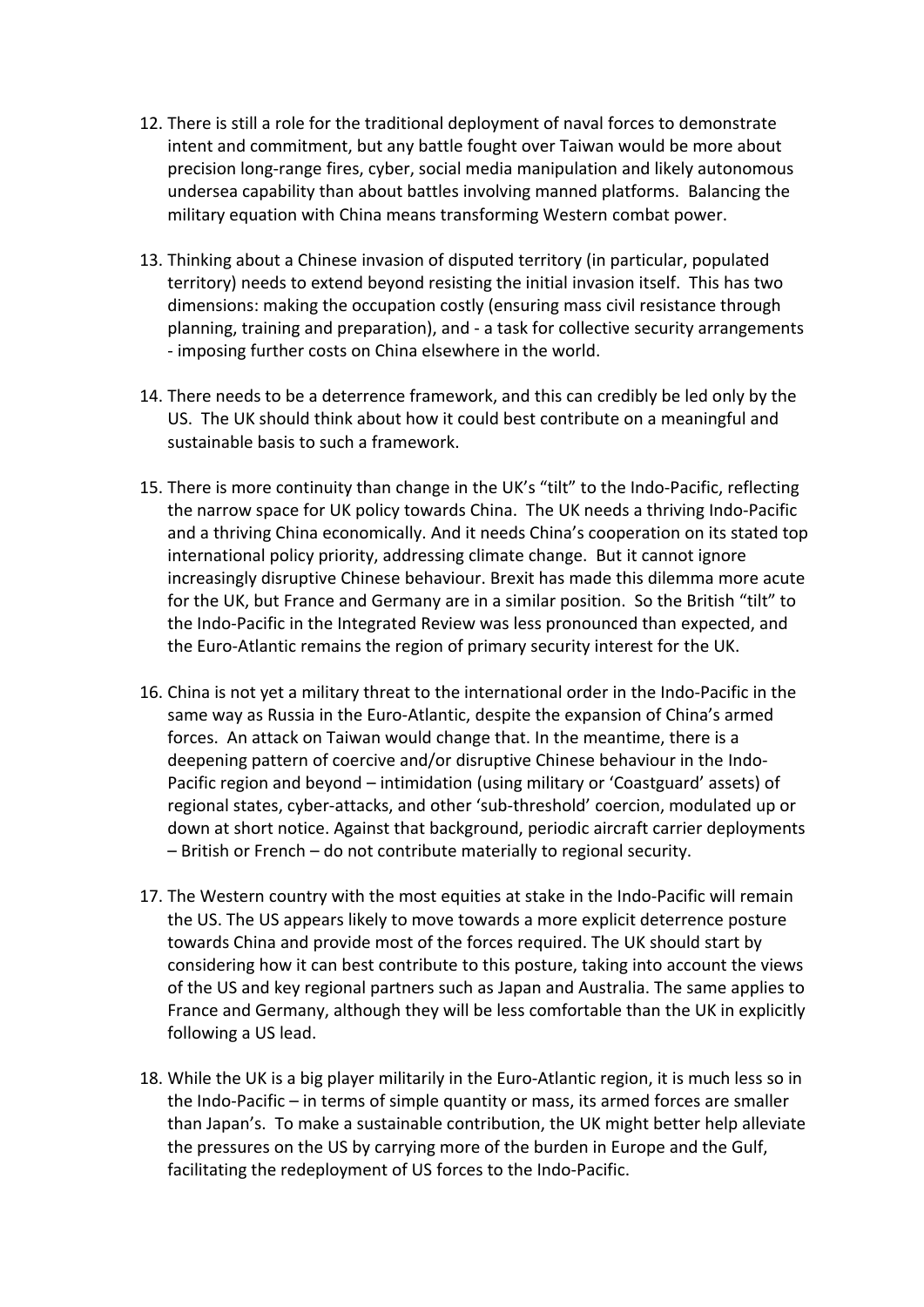- 19. In the meantime, the technological competition with China is deepening. China has made no secret of its intent to master critical technologies such as AI and quantum. European powers should work with the US and regional partners to better protect our technological edge where it still exists, to uphold international rules and standards, and to ensure that we do not become dependent on China for future critical technologies in the way that happened with Huawei and 5G.
- 20. An additional route for European powers to "tilt" to Asia is through deepening security and defence partnerships with allies or partners in the region. To make a difference, European powers must coordinate their military activities in the Indo-Pacific with each other and with regional partners. This has been discussed for some years, for example with respect to naval deployments. To provide some certainty for US planners, France and UK between them could undertake to maintain one carrier in the Indo-Pacific region for say, 90%, of the time.
- 21. European powers must also try to develop a long-term strategy for the region. The vast space of the Indo-Pacific region provides strategic depth, which European partners in the region should seek to use.

### **How can the UK build on and enhance existing defence arrangements in the region, such as the Quad, the Five Power Defence Arrangements, and Five Eyes?**

- 22. The Five Power Defence Arrangements (FPDA) remain the only formal multilateral defence arrangement in the Indo-Pacific. The UK should continue to encourage the FPDA to deepen practical cooperation between its members, including exercises and training, and explore possibilities for engagement with other regional players.
- 23. As a defence partner (to a greater and lesser degree) of the existing members of the Quad, the UK should welcome an opportunity or invitation to join the group on a "Quad plus" basis. Given the history of close defence cooperation between the UK and France, it would seem sensible for both countries to join at the same time.
- 24. The AUKUS agreement is, similarly, a minilateral arrangement that offers a pragmatic way of not only deepening cooperation among like-minded countries in (or with interests in) the Indo-Pacific but also contributes to deterrence. AUKUS seeks to foster deeper integration of security and defence-related science, technology, industrial bases and supply chains, starting with collaboration on future nuclearpowered submarines for the Royal Australian Navy.
- 25. The coordination and development of the UK's existing intelligence and security relationships should be integral to the tilt to the Indo-Pacific. These relationships will have to accommodate the balancing which partners make between their interests in China and partnering with the UK. Similar constraints will flow from the differences in legal frameworks and intelligence and security cultures between the UK and regional partners, limiting the level of operational co-operation.